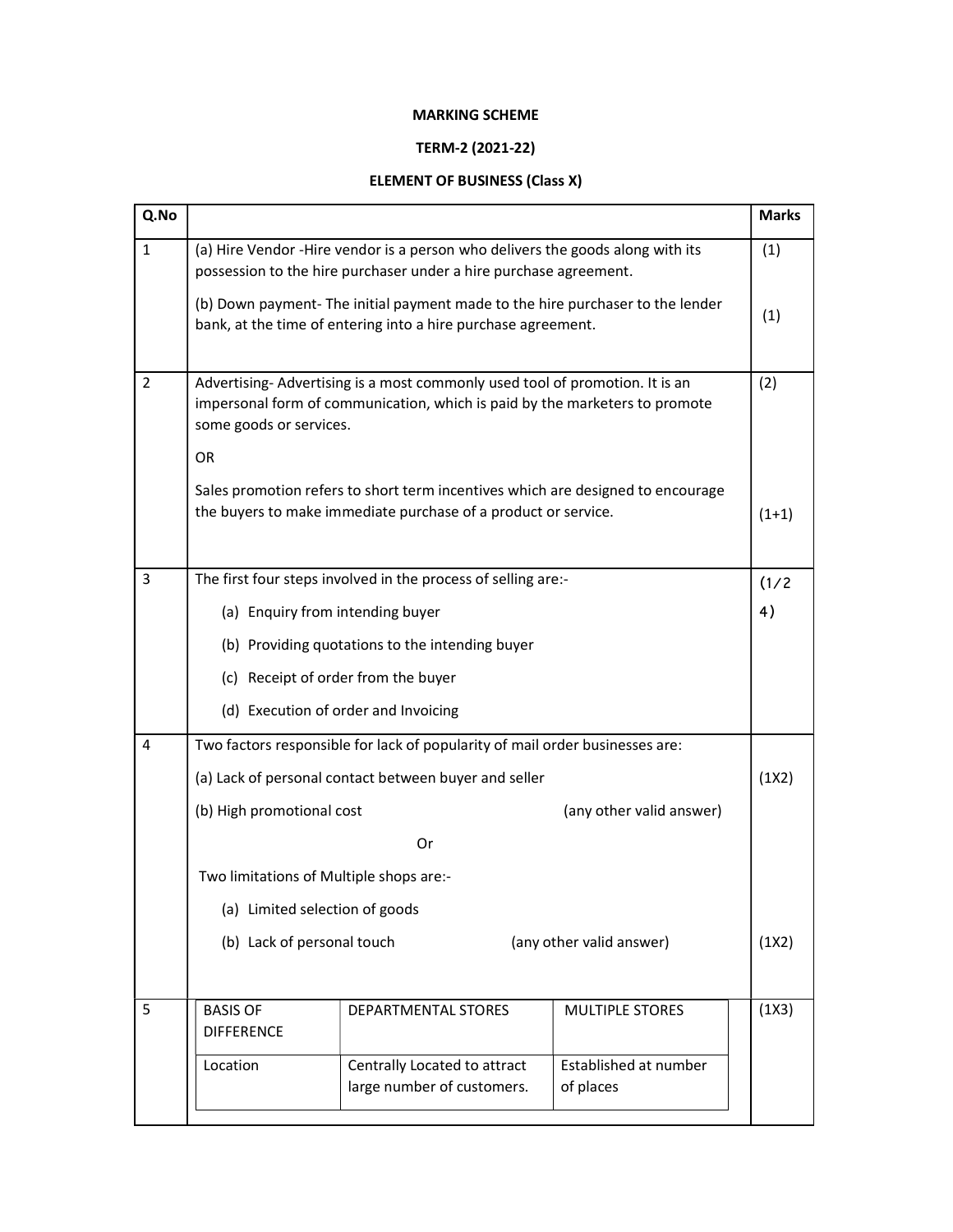|                | Range of Products                                                                                                                                                                                                                                       | Different types of products<br>are sold under one roof.                                         | Specific Range of<br>products are sold.                                                                                                  |     |  |
|----------------|---------------------------------------------------------------------------------------------------------------------------------------------------------------------------------------------------------------------------------------------------------|-------------------------------------------------------------------------------------------------|------------------------------------------------------------------------------------------------------------------------------------------|-----|--|
|                | Services offered                                                                                                                                                                                                                                        | Departmental stores lay great<br>emphasis on providing<br>maximum service to their<br>customers | Multiple stores provide<br>very limited service<br>confined to guarantees<br>and repairs if the sold<br>out turn out to be<br>defective. |     |  |
|                | OR                                                                                                                                                                                                                                                      |                                                                                                 |                                                                                                                                          |     |  |
|                | Advantages of retailing through departmental stores:-                                                                                                                                                                                                   |                                                                                                 |                                                                                                                                          |     |  |
|                | (i) Attract large number of customers: These stores are usually located at central<br>places, they attract a large number of customers during the best part of the day.                                                                                 |                                                                                                 |                                                                                                                                          |     |  |
|                | (1.5X2)<br>(ii) Economy of large- scale operations: As these stores are organised at a very large<br>scale, the benefits of large scale operations, particularly, in respect of purchase of<br>goods are available to them.<br>(any other valid answer) |                                                                                                 |                                                                                                                                          |     |  |
| 6              | Radio has been an effective media source in a country like India . With the                                                                                                                                                                             |                                                                                                 |                                                                                                                                          |     |  |
|                | recent rise in private channels (FM) on radio a new chapter has begun for this                                                                                                                                                                          |                                                                                                 |                                                                                                                                          | (3) |  |
|                | media. Currently major orgnisations (like real estate, educational institutions,                                                                                                                                                                        |                                                                                                 |                                                                                                                                          |     |  |
|                | amusement parks etc) are using this media actively. Also this media is                                                                                                                                                                                  |                                                                                                 |                                                                                                                                          |     |  |
|                | connected very well to the young prospective buyers.                                                                                                                                                                                                    |                                                                                                 |                                                                                                                                          |     |  |
| $\overline{7}$ | Contract involving transfer of the possession and ownership (title) of a good or<br>property, or the entitlement to a service, in exchange for money or value is known<br>as a sale .Essential elements that must be present in a valid sale are:       |                                                                                                 |                                                                                                                                          | (3) |  |
|                | (1) competence of both the buyer and seller to enter into a contract,                                                                                                                                                                                   |                                                                                                 |                                                                                                                                          |     |  |
|                | (2) mutual agreement on the terms of exchange,                                                                                                                                                                                                          |                                                                                                 |                                                                                                                                          |     |  |
|                | (3) a thing capable of being transferred, and                                                                                                                                                                                                           |                                                                                                 |                                                                                                                                          |     |  |
|                | (4) a consideration in money (or its equivalent) paid or promised.                                                                                                                                                                                      |                                                                                                 |                                                                                                                                          |     |  |
| 8              | The difference between a cash sales & and credit sales is the timing of the<br>payment. A cash sales is a transaction where payment is settled immediately. On<br>the other hand, payment for a credit sales is settled at a later date.                |                                                                                                 |                                                                                                                                          | (3) |  |
|                | For example, Ramesh buys grocery and makes payment immediately in cash it will<br>be known as a cash sales. However, if he makes the payment on a later date it will<br>be known as a credit sales.                                                     |                                                                                                 |                                                                                                                                          |     |  |
|                | (a) Hire purchase Method- It is the agreement of hiring goods. Under this<br>method the ownership is transferred after the payment of last instalment.                                                                                                  |                                                                                                 |                                                                                                                                          |     |  |